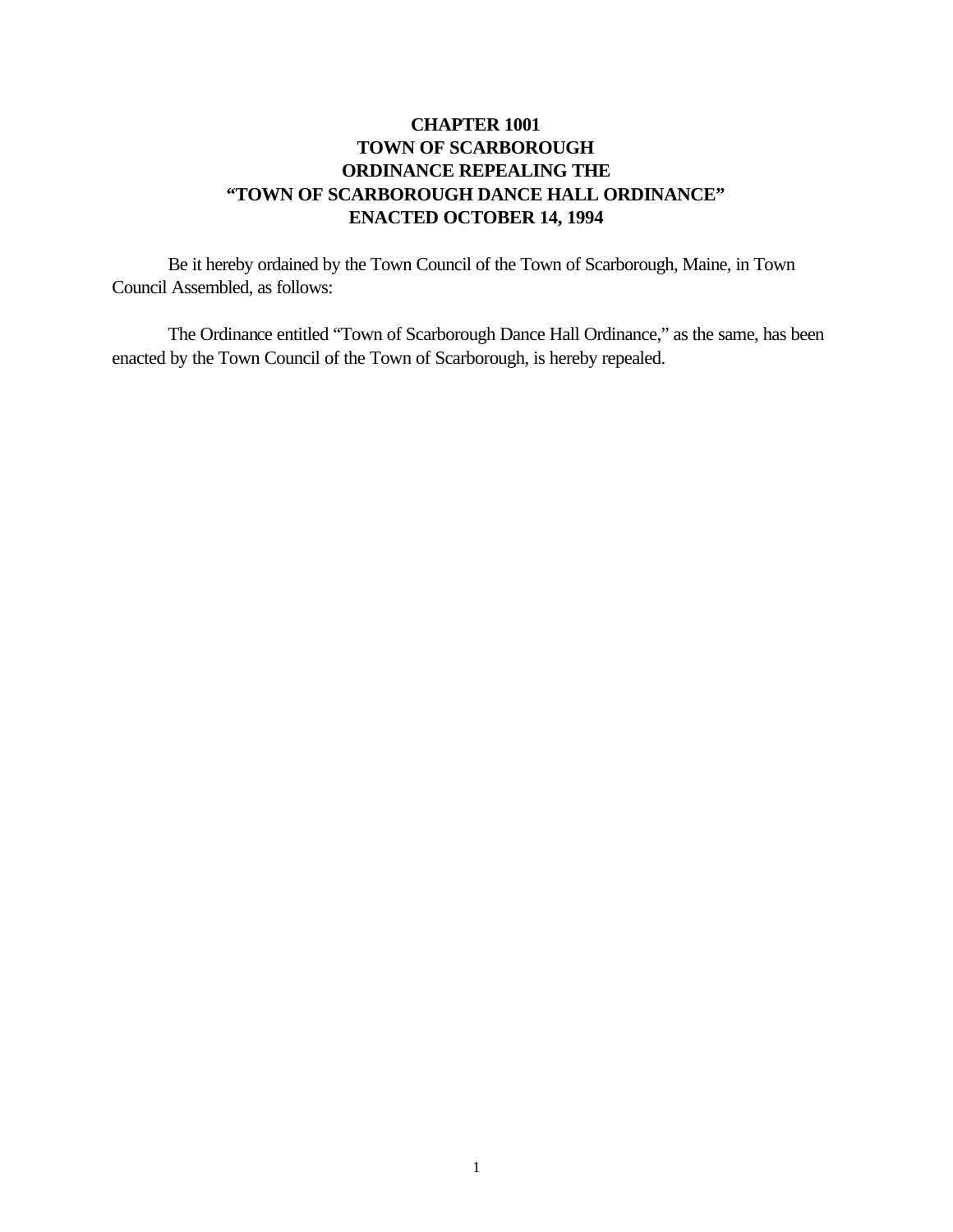## **CHAPTER 1001 TOWN OF SCARBOROUGH DANCE HALL ORDINANCE**

**Section 1.** As used in this Ordinance, unless the context otherwise indicates:

"Public dance hall" shall mean:

(a) Any building, room, hall or other public placed which is kept or used for public dancing;

(b) Space for dancing in a tavern or in a restaurant where there is sale or service of food to the public;

(c) Space for dancing in a hotel or motel where there is sale or service of food to the public;

(d) A school where dances are held under the direct supervision of the school authorities.

### **Section 2**.

(a) No person, firm or corporation shall conduct or maintain a public dance hall as defined in Section 1 hereof until a license therefor shall have been granted by the Municipal Officers.

(b) The Municipal Officers shall not grant a public dance hall license for any tavern; nor shall they grant any public dance hall license to any restaurant, motel or hotel unless the restaurant, hotel or motel is a reputable place operated by responsible persons of good reputation, equipped for preparing and serving food on the premises, and doing a minimum of \$50,000 per year in sale and service of food to the public on the premises. If the restaurant is operated on a part time basis, no public dance hall license shall be granted or issued unless the restaurant does a minimum of \$30,000 per year in sale and service of food to the public on the premises. The Municipal Officers in case of an applicant for a public dance hall license in a restaurant, hotel or motel are authorized to and shall exercise their judgment as to the applicant's probably qualifications with the food income provisions during the applicant's initial license period. If the judgment of the Municipal Officers is that the applicant would probably qualify with respect to the food income provisions, then a public dance hall license may be issued to the applicant. In no case shall the Municipal Officers renew any public dance hall license unless they are furnished with satisfactory sworn and audited proof that the previous year's business conformed to the food income requirements.

#### **Section 3**.

Application for a public dance hall license shall contain the name of the owner or person in control of the building, the location of the public dance hall, a plan of such public dance hall giving in detail the dimensions and diagram of the space to be used for dancing, check rooms, toilet rooms,